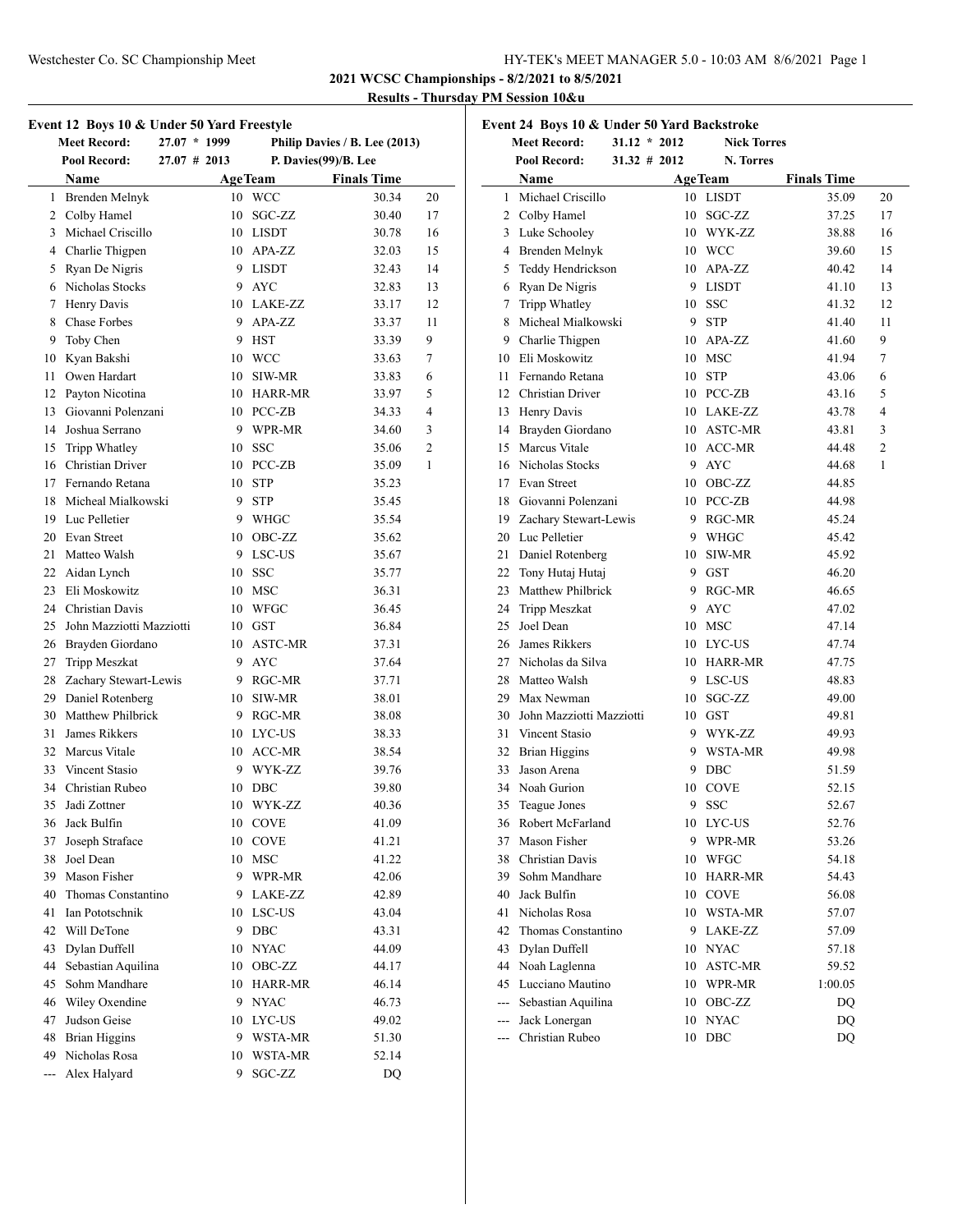### Westchester Co. SC Championship Meet HY-TEK's MEET MANAGER 5.0 - 10:03 AM 8/6/2021 Page 2

**2021 WCSC Championships - 8/2/2021 to 8/5/2021**

### **Results - Thursday PM Session 10&u**

|       | Pool Record:             | $35.44 \# 2013$ |    | <b>B.</b> Lee  |                    |    |
|-------|--------------------------|-----------------|----|----------------|--------------------|----|
|       | Name                     |                 |    | <b>AgeTeam</b> | <b>Finals Time</b> |    |
|       | 1 Luke Schooley          |                 |    | 10 WYK-ZZ      | 43.22              | 20 |
|       | 2 Payton Nicotina        |                 | 10 | HARR-MR        | 43.58              | 17 |
|       | 3 Luc Pelletier          |                 |    | 9 WHGC         | 43.96              | 16 |
|       | 4 Teddy Hendrickson      |                 |    | 10 APA-ZZ      | 44.01              | 15 |
|       | 5 Logan Seguso           |                 |    | 10 LAKE-ZZ     | 44.96              | 14 |
|       | 6 Chase Forbes           |                 |    | 9 APA-ZZ       | 45.03              | 13 |
|       | 7 Owen Hardart           |                 |    | 10 SIW-MR      | 45.19              | 12 |
| 8     | Tripp Whatley            |                 |    | 10 SSC         | 45.30              | 11 |
|       | 9 Colby Hamel            |                 | 10 | SGC-ZZ         | 45.31              | 9  |
|       | 10 Kyan Bakshi           |                 |    | 10 WCC         | 45.85              | 7  |
| 11    | Evan Street              |                 | 10 | OBC-ZZ         | 46.45              | 6  |
|       | 12 Toby Chen             |                 |    | 9 HST          | 48.35              | 5  |
| 13    | Joshua Serrano           |                 | 9. | WPR-MR         | 49.34              | 4  |
|       | 14 Fernando Retana       |                 |    | 10 STP         | 50.71              | 3  |
|       | 15 Tripp Meszkat         |                 |    | 9 AYC          | 51.43              | 2  |
|       | 16 Daniel Rotenberg      |                 | 10 | SIW-MR         | 52.07              | 1  |
|       | 17 Christopher Carmody   |                 |    | 9 PCC-ZB       | 52.11              |    |
| 18    | Eli Moskowitz            |                 |    | 10 MSC         | 52.37              |    |
|       | 19 Christian Driver      |                 |    | 10 PCC-ZB      | 53.49              |    |
|       | 20 Charlie Schaupp       |                 |    | 9 AYC          | 54.98              |    |
| 21    | Max Newman               |                 | 10 | SGC-ZZ         | 55.22              |    |
|       | 22 Mason Fisher          |                 |    | 9 WPR-MR       | 55.52              |    |
| 23    | Anri Takamoto            |                 | 9  | <b>STP</b>     | 55.92              |    |
|       | 24 Marco Mercurio        |                 | 10 | <b>SSC</b>     | 55.93              |    |
|       | 25 William Geise         |                 | 10 | LYC-US         | 56.80              |    |
|       | 26 Noah Laglenna         |                 |    | 10 ASTC-MR     | 57.91              |    |
|       | 27 Wesley Malouin        |                 |    | 9 COVE         | 59.11              |    |
|       | 28 Jack Lonergan         |                 |    | 10 NYAC        | 1:00.72            |    |
|       | 29 Robert McFarland      |                 |    | 10 LYC-US      | 1:01.67            |    |
| 30    | John Mazziotti Mazziotti |                 |    | $10$ GST       | 1:02.55            |    |
|       | 31 Ron Raskin            |                 |    | 9 RGC-MR       | 1:03.08            |    |
|       | 32 Maddox Young          |                 |    | 9 OBC-ZZ       | 1:04.51            |    |
|       | 33 Caden Webler          |                 |    | 9 LSC-US       | 1:10.19            |    |
|       | 34 Nicholas Rosa         |                 |    | 10 WSTA-MR     | 1:28.32            |    |
|       | --- Ryan De Nigris       |                 |    | 9 LISDT        | DQ                 |    |
|       | --- Christian Rubeo      |                 |    | 10 DBC         | DQ                 |    |
| $---$ | Will DeTone              |                 | 9  | DBC            | DQ                 |    |
|       | Ian Pototschnik          |                 | 10 | LSC-US         | DQ                 |    |
|       | --- Charlie Westphal     |                 | 10 | RGC-MR         | DQ                 |    |
|       | --- Dylan Duffell        |                 | 10 | <b>NYAC</b>    | DQ                 |    |
| ---   | Enzo Confalone           |                 | 10 | <b>LISDT</b>   | DQ                 |    |
|       | James Dickman-Wilkes     |                 | 9  | <b>COVE</b>    | DQ                 |    |
|       | Joel Dean                |                 | 10 | <b>MSC</b>     | DQ                 |    |

#### **Event 44 Boys 10 & Under 50 Yard Butterfly**

| <b>Meet Record:</b><br>Pool Record: | 29.74<br>$29.74 \pm 2012$ | $*2012$ | <b>Nick Torres</b><br>N. Torres |                    |    |
|-------------------------------------|---------------------------|---------|---------------------------------|--------------------|----|
| Name                                |                           |         | <b>AgeTeam</b>                  | <b>Finals Time</b> |    |
| 1 Michael Criscillo                 |                           | 10      | LISDT                           | 35.79              | 20 |
| 2 Luke Schooley                     |                           | 10      | WYK-ZZ                          | 36.50              | 17 |
| 3 Brenden Melnyk                    |                           | 10      | <b>WCC</b>                      | 37.01              | 16 |
| 4 Giovanni Polenzani                |                           | 10      | $PCC-ZB$                        | 39.51              | 15 |
| 5 Marcus Vitale                     |                           | 10      | ACC-MR                          | 39.68              | 14 |

| 6               | Charlie Thigpen       | 10 | APA-ZZ      | 39.71   | 13             |
|-----------------|-----------------------|----|-------------|---------|----------------|
|                 | 7 Kyan Bakshi         |    | 10 WCC      | 40.55   | 12             |
| 8               | Micheal Mialkowski    | 9. | <b>STP</b>  | 41.52   | 11             |
| 9               | Toby Chen             | 9. | <b>HST</b>  | 41.72   | 9              |
|                 | 10 Chase Forbes       |    | 9 APA-ZZ    | 41.92   | 7              |
| 11              | Nicholas Stocks       | 9  | <b>AYC</b>  | 42.75   | 6              |
| 12 <sup>2</sup> | Anri Takamoto         | 9  | <b>STP</b>  | 43.29   | 5              |
| 13              | Henry Davis           | 10 | LAKE-ZZ     | 44.31   | $\overline{4}$ |
| 14              | Payton Nicotina       |    | 10 HARR-MR  | 45.74   | 3              |
| 15              | Zachary Stewart-Lewis |    | 9 RGC-MR    | 45.88   | $\overline{c}$ |
| 16              | Christopher Carmody   | 9. | PCC-ZB      | 46.13   | 1              |
|                 | 17 Logan Seguso       |    | 10 LAKE-ZZ  | 46.71   |                |
| 18              | Owen Hardart          | 10 | SIW-MR      | 46.91   |                |
| 19              | Tony Hutaj Hutaj      | 9. | <b>GST</b>  | 47.08   |                |
| 20              | Willem Riegelhaupt    | 9  | <b>AYC</b>  | 47.14   |                |
| 21              | Aidan Lynch           | 10 | <b>SSC</b>  | 48.99   |                |
| 22              | Ron Raskin            |    | 9 RGC-MR    | 49.46   |                |
|                 | 23 Vincent Stasio     |    | 9 WYK-ZZ    | 49.87   |                |
| 24              | Jason Arena           | 9  | DBC         | 50.53   |                |
| 25              | Matteo Walsh          | 9  | LSC-US      | 53.76   |                |
| 26              | Jack Hickey           | 10 | <b>NYAC</b> | 56.40   |                |
| 27              | Thomas Rapisarda      |    | 10 LISDT    | 57.77   |                |
| 28              | Max Newman            | 10 | SGC-ZZ      | 59.12   |                |
| 29              | Christian Davis       | 10 | <b>WFGC</b> | 59.44   |                |
|                 | 30 Reid Hogan         | 9  | <b>COVE</b> | 59.58   |                |
| 31              | Wiley Oxendine        | 9  | <b>NYAC</b> | 1:00.48 |                |
| 32              | Will DeTone           | 9  | <b>DBC</b>  | 1:00.64 |                |
| 33              | Lucciano Mautino      | 10 | WPR-MR      | 1:04.37 |                |
| 34              | Sean Morton           |    | 10 LYC-US   | 1:09.90 |                |
| $-$             | Joshua Serrano        |    | 9 WPR-MR    | DQ      |                |
| $---$           | James Rikkers         | 10 | LYC-US      | DQ      |                |
|                 | --- Caden Webler      | 9  | LSC-US      | DQ      |                |
| ---             | Jack Bulfin           | 10 | COVE        | DO      |                |

### **Event 54 Boys 10 & Under 200 Yard Freestyle Relay**

**Meet Record: 1:57.58 \* 2010**

**R. Lee, A. Graham, J. Scarcella, J. Simone**

#### **Pool Record: 1:57.28 # 2010**

 $\overline{\phantom{0}}$ 

|               | Team                    | Relay                   | <b>Finals Time</b>         |    |
|---------------|-------------------------|-------------------------|----------------------------|----|
| 1             | $APA-ZZ$                | A                       | 2:09.77                    | 40 |
|               | 1) Chase Forbes 9       | 2) Reed Burke 10        |                            |    |
|               | 3) Teddy Hendrickson 10 | 4) Charlie Thigpen 10   |                            |    |
| $\mathcal{D}$ | <b>LISDT</b>            | A                       | 2:26.11                    | 34 |
|               | 1) Michael Criscillo 10 | 2) Thomas Rapisarda 10  |                            |    |
|               | 3) Ryan Daly 9          | 4) Ryan De Nigris 9     |                            |    |
| $\mathbf{3}$  | <b>WCC</b>              | A                       | 2:29.49                    | 32 |
|               | 1) Kyan Bakshi 10       | 2) Kas Bakshi 8         |                            |    |
|               | 3) John Morell 7        | 4) Brenden Melnyk 10    |                            |    |
| 4             | WYK-ZZ                  | A                       | 2:29.79                    | 30 |
|               | 1) Jadi Zottner 10      | 2) Lyle Park 7          |                            |    |
|               | 3) Vincent Stasio 9     | 4) Luke Schooley 10     |                            |    |
| 5.            | <b>STP</b>              | A                       | 2:32.00                    | 28 |
|               | 1) Fernando Retana 10   | 2) Evan Siu 9           |                            |    |
|               | 3) Anri Takamoto 9      | 4) Micheal Mialkowski 9 |                            |    |
| 6.            | <b>AYC</b>              | A                       | 2:32.65                    | 26 |
|               | 1) Tripp Meszkat 9      |                         | 2) Adam Van der Wateren 10 |    |
|               | 3) Willem Riegelhaupt 9 | 4) Nicholas Stocks 9    |                            |    |